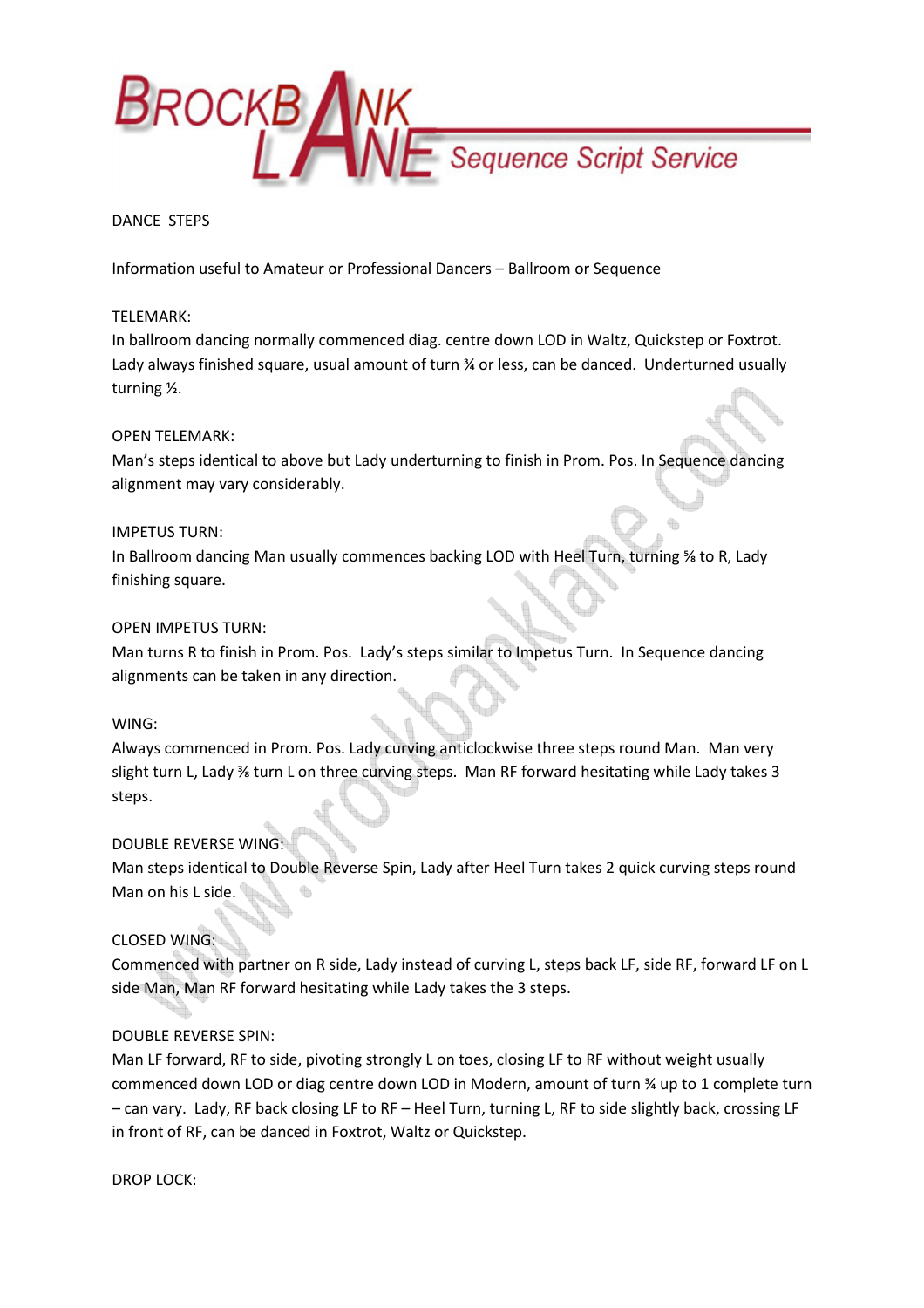

Exactly the same as ordinary Lock step in Quickstep except lower weight sharply onto both feet flat with checking action, finishing with weight on back foot, usually followed by a Ronde.

## CURTAILED WHISK:

Dance first 2 steps of Whisk, 1,2 turning partner to Prom. Pos., Count 3 – position held (no whisk) Count 1 of next Bar, position held Count 2 LF to side and close RF to LF. Count 3 LF to side Partner square or in Prom. Pos followed by a Wing of Closed Wing.

## PENDULUM STEP:

Usually taken in Waltz, RF forward outside partner on R side Count 1, Count 2 swing LF forward allowing top part of body to incline backwards – (Pendulum effect), Count 3 cross LF in front of RF without weight regaining upright position.

## TWIST TURN (TANGO):

Can also be danced in Waltz and Foxtrot. With RF behind Left, one must turn R on ball of RF and Heel of LF relaxing knee. If knee is not relaxed one finds great difficulty in performing this step correctly.

# CONTRA CHECK:

LF forward in CBMP (Heel lead) and strong R shoulder lead flexing knees – Check, replacing weight onto RF, can be danced in Waltz, Foxtrot and Tango.

# TRAVELLING CONTRA CHECK:

Also with LF forward in CBMP, slight R shoulder lead, slightly flexing knees, RF to side slightly forward turning partner Prom. Pos. LF to side in Prom. Pos.

# LUNGE (Not to be confused with Contra Check):

This is RF forward (Heel) R shoulder lead flexing R knee – Check replacing weight onto L foot usually danced in Tango.

# SAME FOOT LUNGE:

RF to side in Modern usually against LOD. Lady RF back against LOD turning slightly R, both flexing knee – Check action (Lady almost sitting on Gent's R knee) both transfer weight forward to LF, Lady usually turns square, could end in Prom, Pos. In Sequence dancing can be taken in almost any direction. Man closing with weight, Lady without weight.

# CHAIR:

Always taken in CBMP and Prom. Pos RF forward and across flexing R knee, Lady LF forward – Check action. Can be danced in Waltz, Tango and Foxtrot, invariably followed by Slip Pivot.